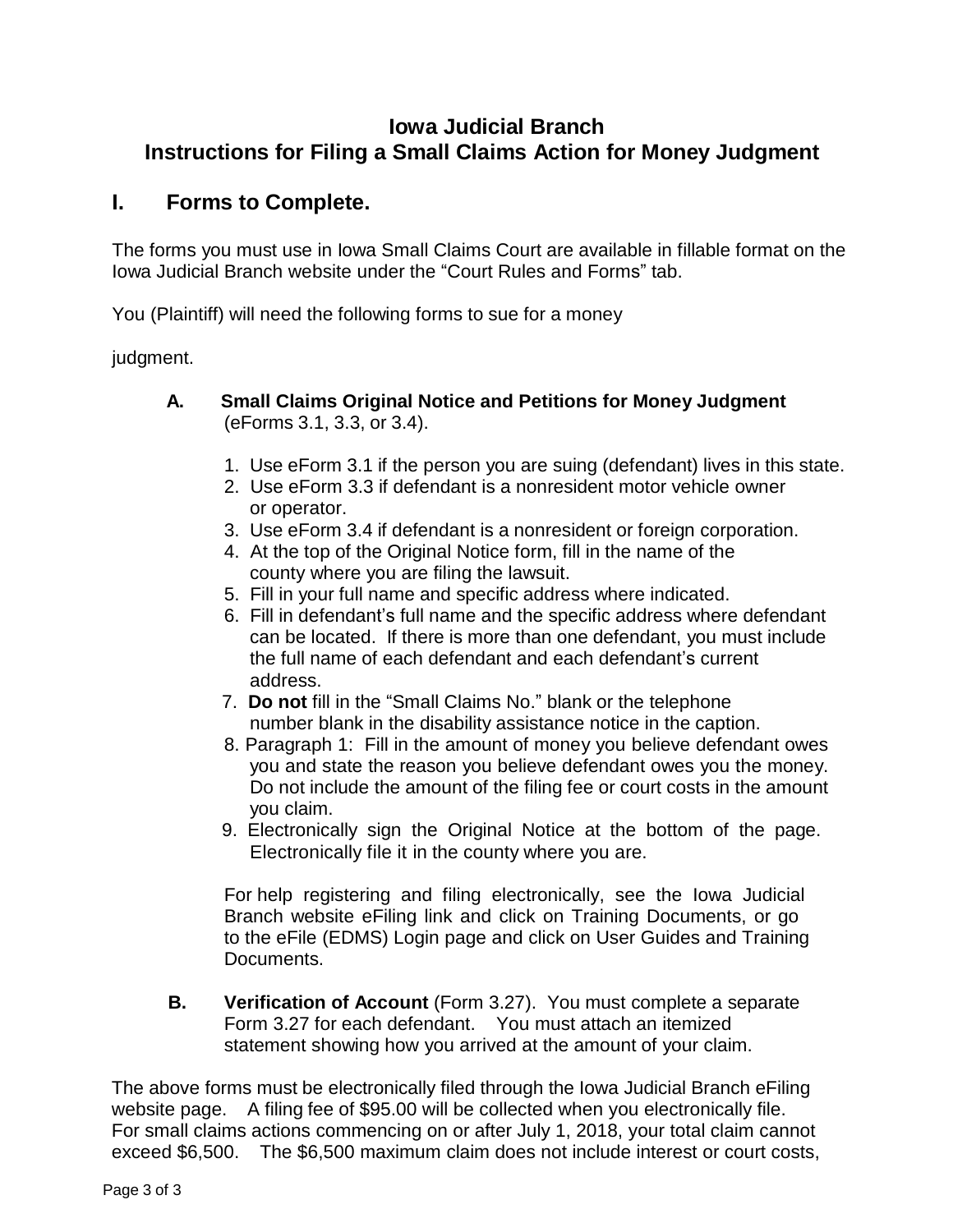and your total recovery could exceed \$6,500. If you are suing on a promissory note, be sure to include the original note.

For small claims actions commenced before July 1, 2018, your total recovery, not including interest and costs, cannot exceed \$5,000.

## **II. How to Serve the Forms.**

Each defendant must be informed of your lawsuit by receiving the Original Notice before a trial is held. When you electronically file your Small Claims Petition and Original Notice, the signed Petition and Original Notice, along with a conformed Small Claims Answer and Appearance to serve on each defendant is posted in the My Filings page of your eFiling account. You may serve each defendant with the Original Notice in the following manner:

- **A. Service by Sheriff.** If you choose this method to serve defendant, contact the sheriff in the county where defendant resides to arrange for service. Some sheriffs will bill you for their services. Other sheriffs require an advance fee with the documents to serve. Contact the Civil Process Division of the Sheriff's Department in the county where defendant resides to confirm applicable fees for service.
- **B. Certified Restricted Mail**. If you choose certified mail to serve defendant, you will be charged the \$95.00 filing fee and an additional \$20.00 for each party you wish to serve by certified mail.
- **C.** If defendant resides out of state you may wish to use Form 3.3 or 3.4. For nonresident defendants, you can choose service by the Secretary of State on some case types. An additional \$10.00 will be added for that service.

## **III. What Happens After Filing Your Case.**

- **A.** Defendant generally must file an Appearance and Answer (Form 3.11) within 20 days after receiving service of the Original Notice. Defendant will have 60 days to answer if the secretary of state made service.
- **B.** The clerk of court will set a hearing date if defendant timely denies the claim or admits only part of the claim.
- **C.** If you receive full payment of your claim from defendant before the hearing date, you must electronically file a Dismissal (eForm 3.18) in your case.
- **D.** If defendant does not file an Answer within the allowed time, the court may enter a Default Judgment against defendant.
- **E.** If defendant files an Answer admitting the claim, the court may enter a judgment for the entire amount of the claim.
- **F.** You must appear in person at the hearing unless a lawyer appears for